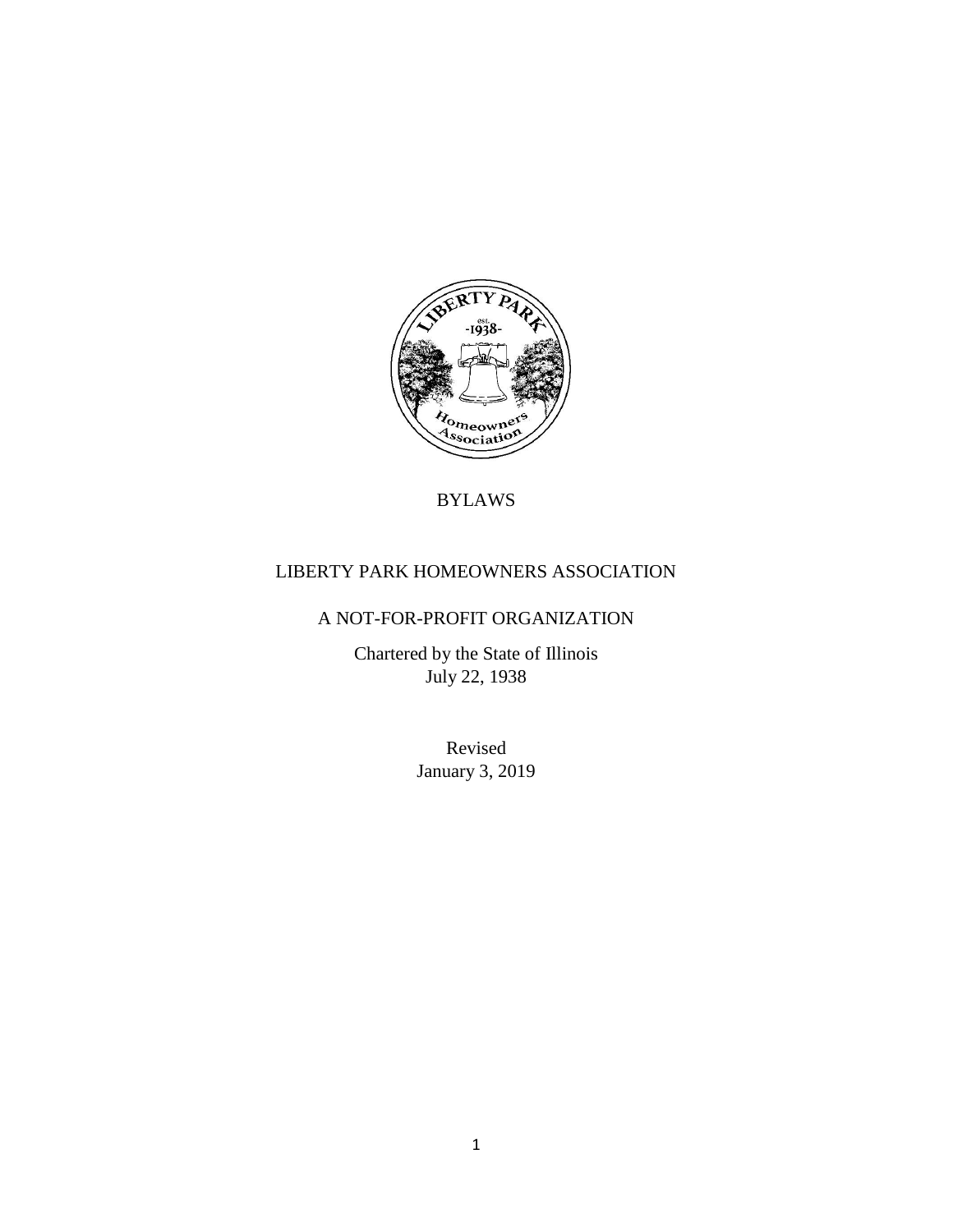# INDEX

# **TITLE**

| <b>ARTICLE I</b>    | <b>NAME AND OBJECT</b>                             |
|---------------------|----------------------------------------------------|
| <b>ARTICLE II</b>   | <b>MEMBERSHIP</b>                                  |
| <b>ARTICLE III</b>  | <b>OFFICERS</b>                                    |
| <b>ARTICLE IV</b>   | <b>MEETINGS</b>                                    |
| <b>ARTICLE V</b>    | <b>ELECTIONS</b>                                   |
| <b>ARTICLE VI</b>   | <b>ASSESSMENTS</b>                                 |
| <b>ARTICLE VII</b>  | <b>DISBURSEMENTS</b>                               |
| <b>ARTICLE VIII</b> | <b>AUDITING</b>                                    |
| <b>ARTICLE IX</b>   | <b>COMMUNITY BUILDING</b>                          |
| <b>ARTICLE X</b>    | <b>KEYS / SAFE</b>                                 |
| <b>ARTICLE XI</b>   | <b>REGULATION OF OUTSIDE</b><br><b>WATER USE</b>   |
| <b>ARTICLE XII</b>  | PARLIAMENTARY RULES<br>RULLES AND REGULATIONS BOOK |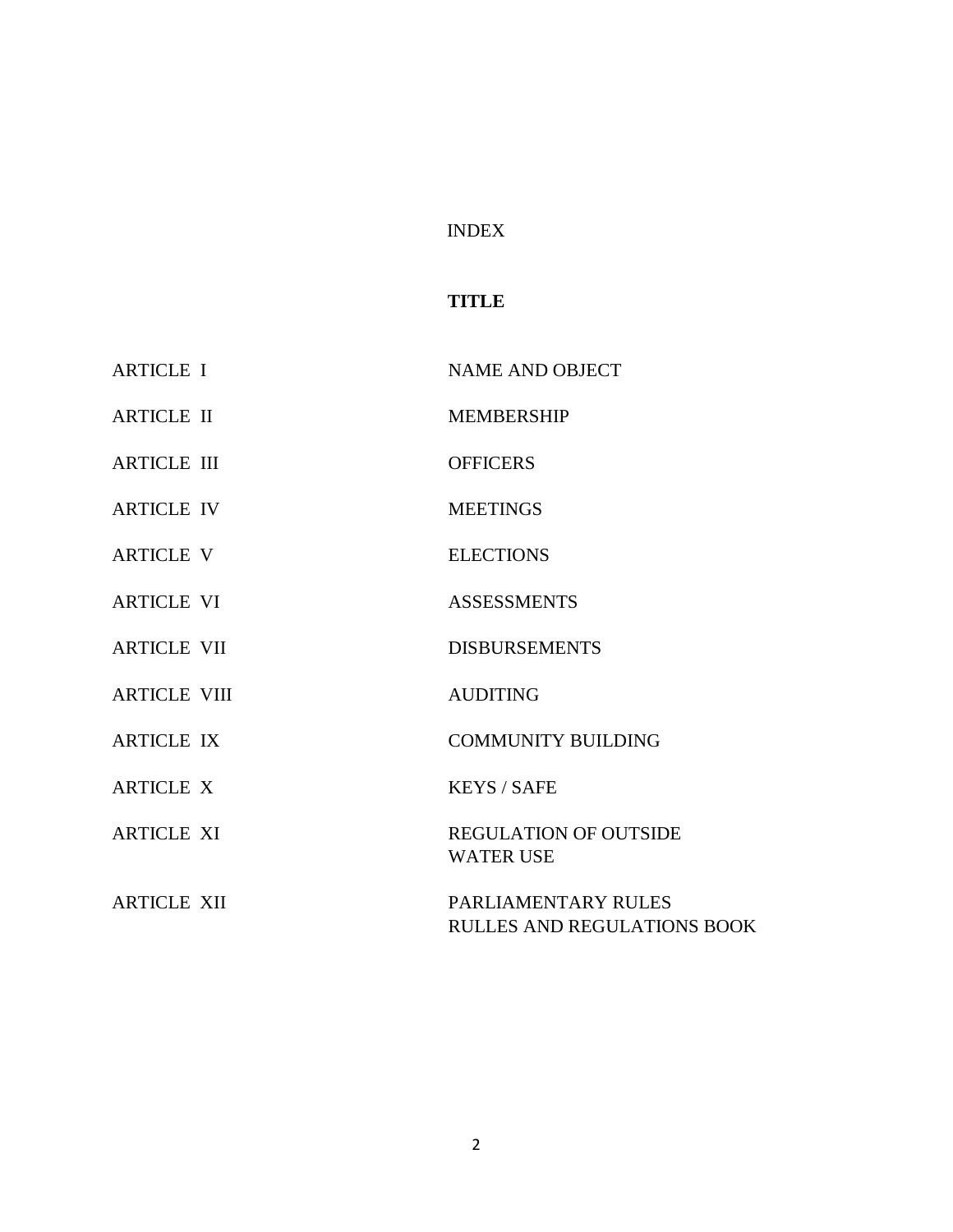## BYLAWS

## of

# LIBERTY PARK HOMEOWNERS ASSOCIATION A NOT-FOR-PROFIT ORGANIZATION

# Chartered By the State of Illinois

# July 22, 1938

# Revised September 4, 2008

| <b>ARTICLE I</b> |                | <b>NAME AND OBJECT</b>                                                                                                                                                                                                                                                                                                                                                                                                                                                                                     |
|------------------|----------------|------------------------------------------------------------------------------------------------------------------------------------------------------------------------------------------------------------------------------------------------------------------------------------------------------------------------------------------------------------------------------------------------------------------------------------------------------------------------------------------------------------|
| Section          | $\mathbf{1}$   | The name of this organization shall be<br>LIBERTY PARK HOMEOWNERS ASSOCIATION.                                                                                                                                                                                                                                                                                                                                                                                                                             |
| Section          | $\overline{2}$ | The LIBERTY PARK HOMEOWNERS ASSOCIATION is<br>organized for the purpose of:<br>a. Civic improvement<br>b. Operating and maintaining the water<br>supply system.<br>c. Building and maintaining the children's<br>playground, community and park property,<br>and any other enterprises for the<br>betterment of the community.<br>d. Promoting public safety and child<br>welfare.<br>e. Promoting social activity.                                                                                        |
| Section          | 3              | The Association in its activities shall be nonpartisan, nonsectarian, and<br>shall take no part in or lend its influence to the election or appointment of<br>any candidate for federal, state, county, or township office.                                                                                                                                                                                                                                                                                |
| Section          | $\overline{4}$ | <b>SALE OR DISSOLUTION</b><br>If at some time in the future the existing water system and any additions or<br>improvements thereto should be sold, the proceeds of such a sale shall be<br>retained by the Association and shall be employed only for the purpose of<br>maintaining and making improvements with respect to the common<br>elements and the property of the Association, and in no event shall such<br>proceeds be distributed on a pro-rata basis among the members of the<br>Association. |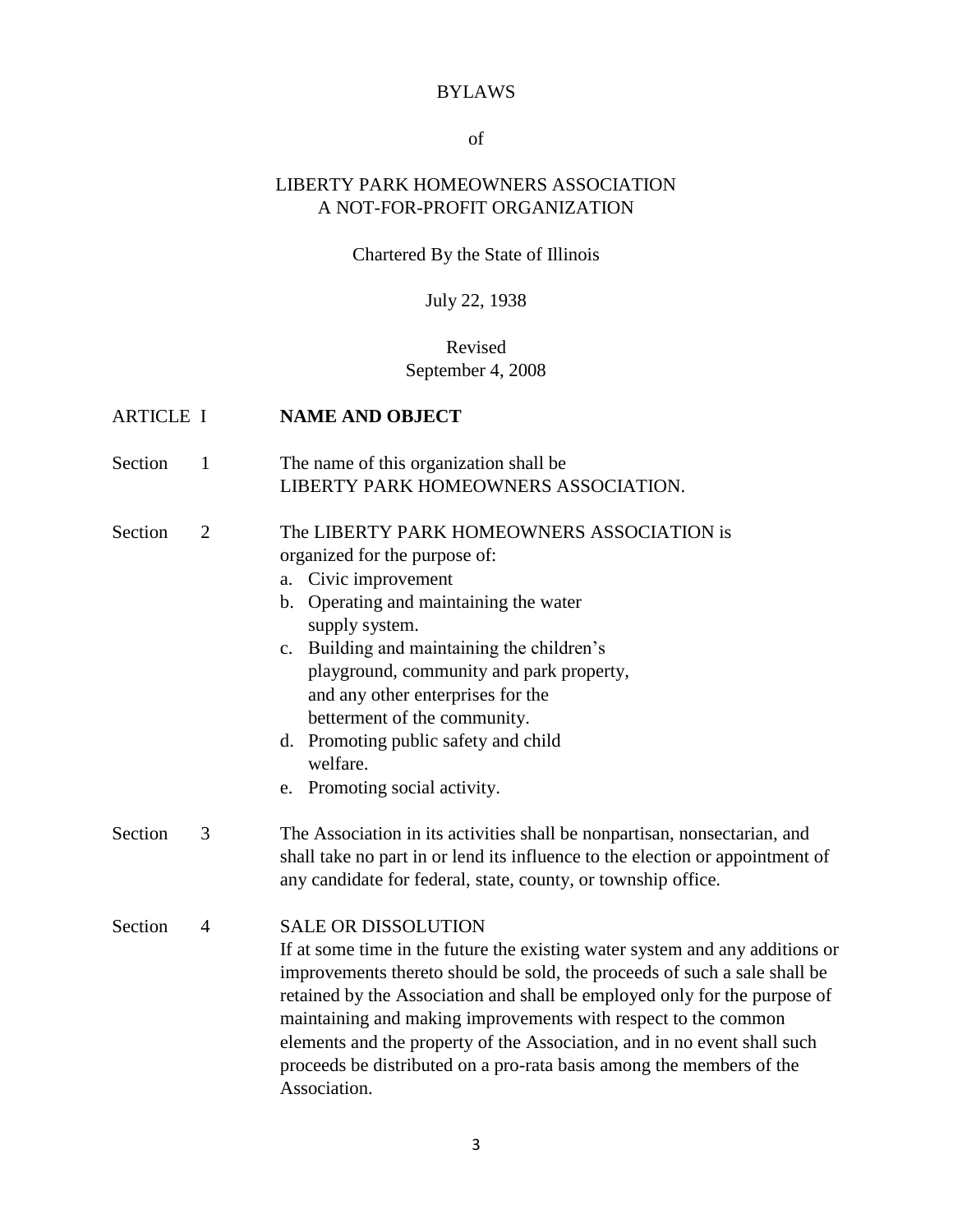## **ARTICLE II MEMBERSHIP**

## Section 1 The LIBERTY PARK HOMEOWNERS ASSOCIATION shall be composed of the following:

- a. Resident homeowners in the "original" LIBERTY PARK SUBDIVISION connected to the LIBERTY PARK HOMEOWNERS ASSOCIATION public water system living west of and including Washington Street are considered VOTING MEMBERS.
- b. Resident homeowners in the "original" LIBERTY PARK SUBDIVISION on the LIBERTY PARK HOMEOWNERS ASSOCIATION public water system but not connected to, living west of and including Washington Street and resident homeowners in the FIRST ADDITION TO LIBERTY PARK with private wells living east of Washington Street, upon payment of fees to be set by the LPHOA Board of Directors, may participate in all civic and social activities, excluding those pertaining to the water system, and enjoy other benefits as set up by the Board of Directors, are considered NON-VOTING MEMBERS.
- c. Apartment owners, dwellers, tenants of homes, as well as commercial establishments shall not constitute a membership in the LIBERTY PARK HOMEOWNERS ASSOCIATION.

## **ARTICLE III OFFICERS**

- Section 1 The elected officers shall consist of a President, Vice-President, Secretary, Treasurer, and three (3) Trustees.
- Section 2 The elected officers shall constitute the Board of Directors, which shall also be known as the Water Board. The Water Board shall have jurisdiction over the water system, and shall handle all matters and problems relating to the water system. The President shall be chief executive officer of the Association and shall preside at all meetings. A quorum of the Board of Directors shall consist of five (5) officers.
- Section 3 Any officer not attending nine (9) Board Meetings a year without giving the Secretary or President reasonable excuse is automatically dismissed.

#### Section 4 DUTIES

a. PRESIDENT: The President is head of the LIBERTY PARK HOMEOWNERS ASSOCIATION and shall preside at all meetings of the Association. The President shall appoint chairpersons of various committees that he/she appoints and the President shall be a member of all committees. The President shall perform all duties incident to the office.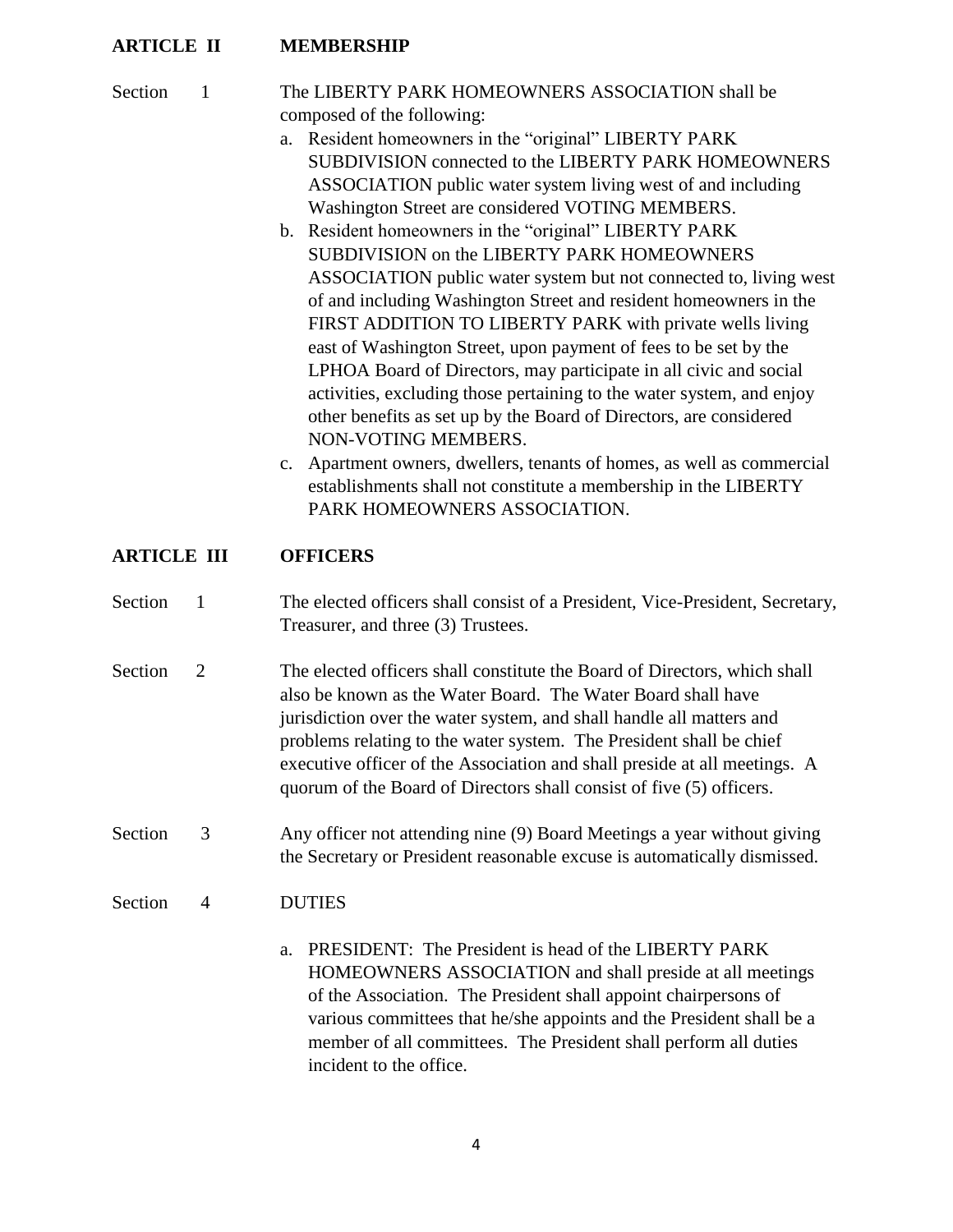- b. VICE-PRESIDENT: The Vice-President shall act in the absence of the President and shall be the ASSOCIATION'S authorized Lien Officer. In the absence of the two officers named, the Senior Trustee shall act temporarily. All books, papers, and property of the Association held by outgoing officers will be secured by the Vice-President and delivered to the new officers. The records of the outgoing Vice-President shall be secured by the President and deliver to the new Vice-President.
- c. SECRETARY: It shall be the duty of the Secretary to conduct official correspondence, preserve all books, communications, and maintain an accurate record of the proceedings of the Association. As soon as possible after a meeting, the Secretary shall prepare the minutes and shall furnish a copy to all members of the Board of Directors and shall issue in the name of the President directive communication to any committees and members who are affected by actions taken by the Board of Directors and the membership. The Secretary shall provide the Membership Committee with copies of the bylaws and all addendums which will be available to the new members. It shall be the Secretary's duty to record attendance at each meeting before new business is discussed, and this record shall be part of the written proceedings of each meeting.
- d. TREASURER: The Treasurer shall receive and disburse the funds of the Association and at each meeting make reports. The Treasurer shall assess members or others for service and fees and shall be bonded with costs absorbed by the Association. Performance of the office shall be in accordance with the bylaws and rules and regulations book.
- e. TRUSTEES: The three Trustees shall have duties and titles based on their tenure in office. Principal overall responsibilities which cannot be changed are:
	- 1. To participate in the formation or policy decisions regarding all Association business.
	- 2. To enforce the bylaws.
	- 3. To assume the overall responsibility pertaining to the exterior system and to ascertain that it is returned to good working condition in the event of a breakdown or problem as speedily as possible.
- f. SERGEANT-AT-ARMS: The Sergeant-at-Arms will be appointed by the President.
	- 1. The Sergeant-at-Arms will greet members upon arrival, introduce those who are attending meetings for the first time, have everyone sign Attendance Record, and any other duties as designated by the Board of Directors.
- g. WATER SAMPLER: The Water Sampler will be appointed by the President.
	- 1. The Water Sampler will perform duties as designated by the Board of Directors.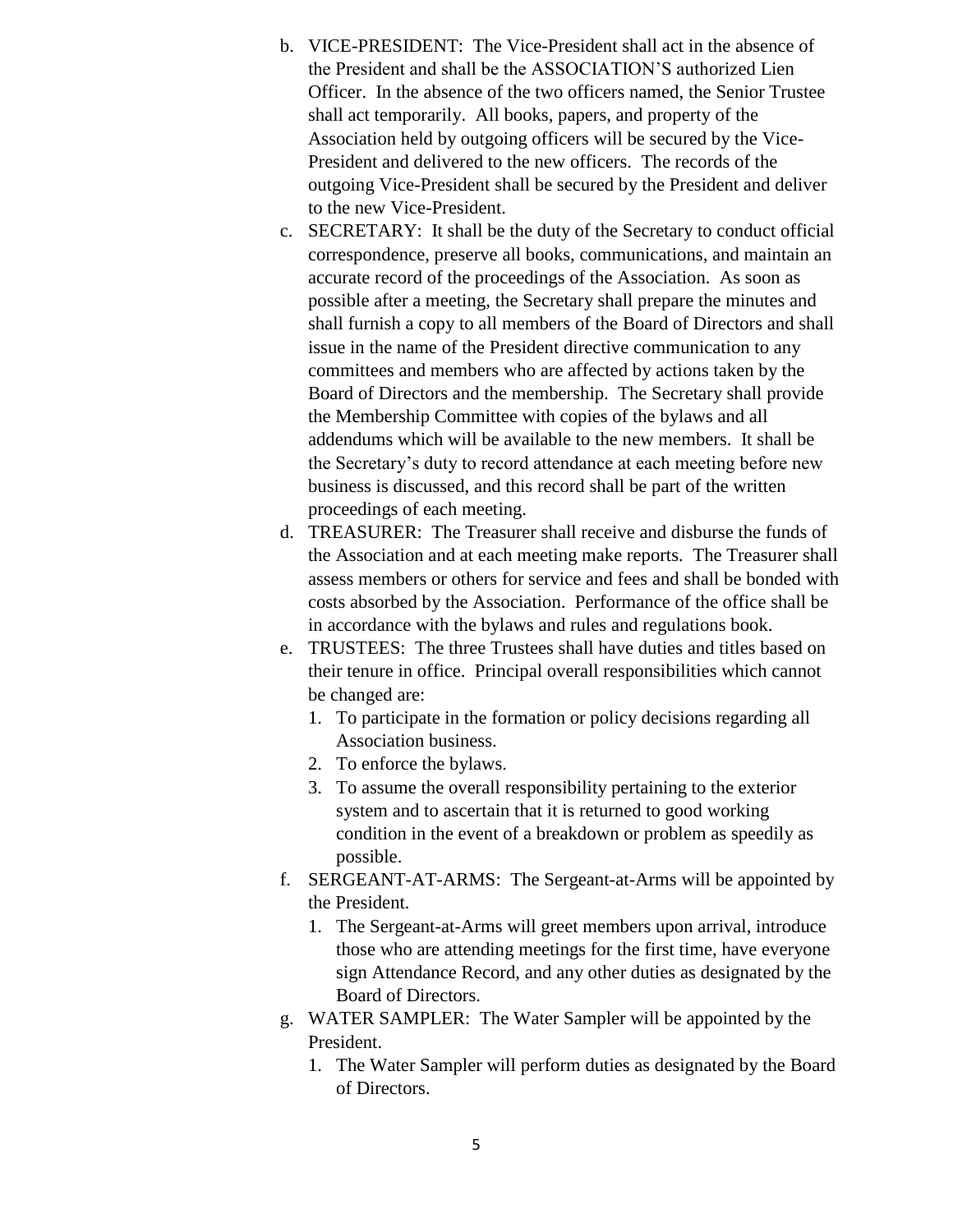#### Section 5 QUALIFICATIONS

Those qualified as candidates for elective office in the Association are as follows:

- a. Resident homeowner in the "original" LIBERTY PARK SUBDIVISION connected to the LIBERTY PARK HOMEOWNERS ASSOCIATION public water system.
- b. A member for at least one (1) year.
- c. Must be in good standing.
- d. Shall have attended a minimum of four (4) meetings during the fiscal year.
- e. Shall have served on a minimum of one committee during the current fiscal year.
- f. Only one member of an immediate family living in the same household shall hold elective office.
- g. When necessary, the above can be waived by the majority vote at a Regular Meeting, with the exception of "a," "c," and "f."

#### Section 6 COMMITTEES

- a. Standing
	- 1. Membership
	- 2. Bylaws
	- 3. Auditing
	- 4. Bulletin
	- 5. Budget

The purpose of which would be to analyze, prepare, and present a budget of expenditures for the Association which expenditures would involve maintenance, improvements, printing, and any other expenses incurred by the Association.

6. Steering

The purpose of which would be to oversee and direct any plans, projects, or efforts taken on by special committees and to assist in commencing the aforesaid plans, projects and efforts in a correct and expeditious manner; that, further, an additional purpose would be to formulate relevant objectives of the Association for the future year (s) when required.

b. Special

It shall be the duty of the presiding officer to appoint special committees, which will be excused after submitting a final written report.

#### Section 7 WATER SUPERINTENDENT: Contract

The position of Water Superintendent shall be contracted with a person fulfilling requirements according to Illinois Revised Statues, Chapter III  $\frac{1}{2}$ , Paragraph 501-534, as approved in June 25, 1963, or as it may be amended in the future, for the Public Water Supply Operating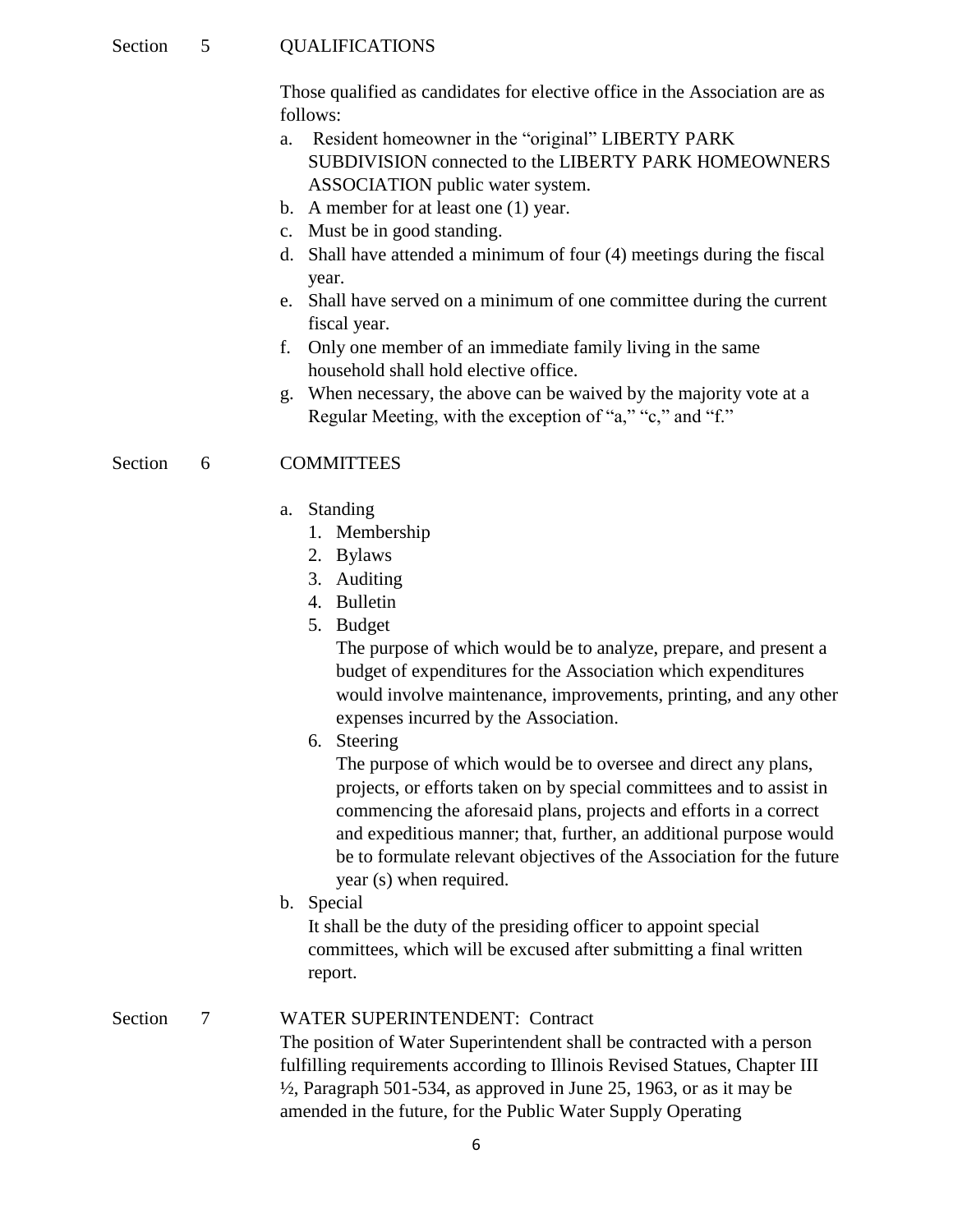Certification Law, with the said contract signed by the applicant for the position and by the President of the LIBERTY PARK HOMEOWNERS ASSOCIATION an ratified by a majority vote of the Board of Directors. The contract shall be effective for a period of one (1) year, more or less, as decided by the Board and specifying the salary to be paid and outlining the duties as indicated below. The contract shall be renegotiated sixty (60) days prior to expiration.

DUTIES:

- a. Visit pumphouse eight to ten (8 to 10) times minimum per month, twice weekly, and will be held responsible for proper operation techniques used there, including special tests and samples.
- b. Train and supervise the training of any Trustee not fully experienced in the operation of the pumphouse, so that if they wish they would be qualified to take the test for Certificate "C" for water pump operator in the State of Illinois at such time as test are given.
- c. Issue written report each month to the Board of Directors and will keep them informed of any situation requiring attention or handling.
- d. Issue written report each month to the Illinois Environmental Agency as is now required or whatever time frame is required in the future.
- e. Assume the responsibility of overall supervision of the water system, ensuring safety and quality of the water and waterworks, and in the event of a default or problem in either the interior or exterior system shall issue a full report immediately to the President.
- f. Be responsible for specifying requirements for water tap-in as specified.
- g. Delegate as necessary to the Assistant Water Superintendents.
- h. Delegate all regular water sample testing to Water Sample Collector.
- i. The LIBERTY PARK HOMEOWNERS ASSOCIATION Board may amend the duties of the Water Superintendent without recourse to Special Meeting and will not constitute a bylaws change.
- Section 8 ASSISTANT WATER SUPERINTENDENTS: Contract

The Assistant Water Superintendents shall be appointed by the President and approved by the Board of Directors majority vote. They will work with the Trustees in regard to the overall responsibility of the exterior system and with the Water Superintendent in regard to the interior system.

## **ARTICLE IV MEETINGS**

#### Section 1 BOARD OF DIRECTORS, REGULAR, ANNUAL, SPECIAL

a. The Board of Directors meeting will start at 7:00 PM on the first Thursday of every month unless otherwise designated by the President. A quorum shall consist of five officers present.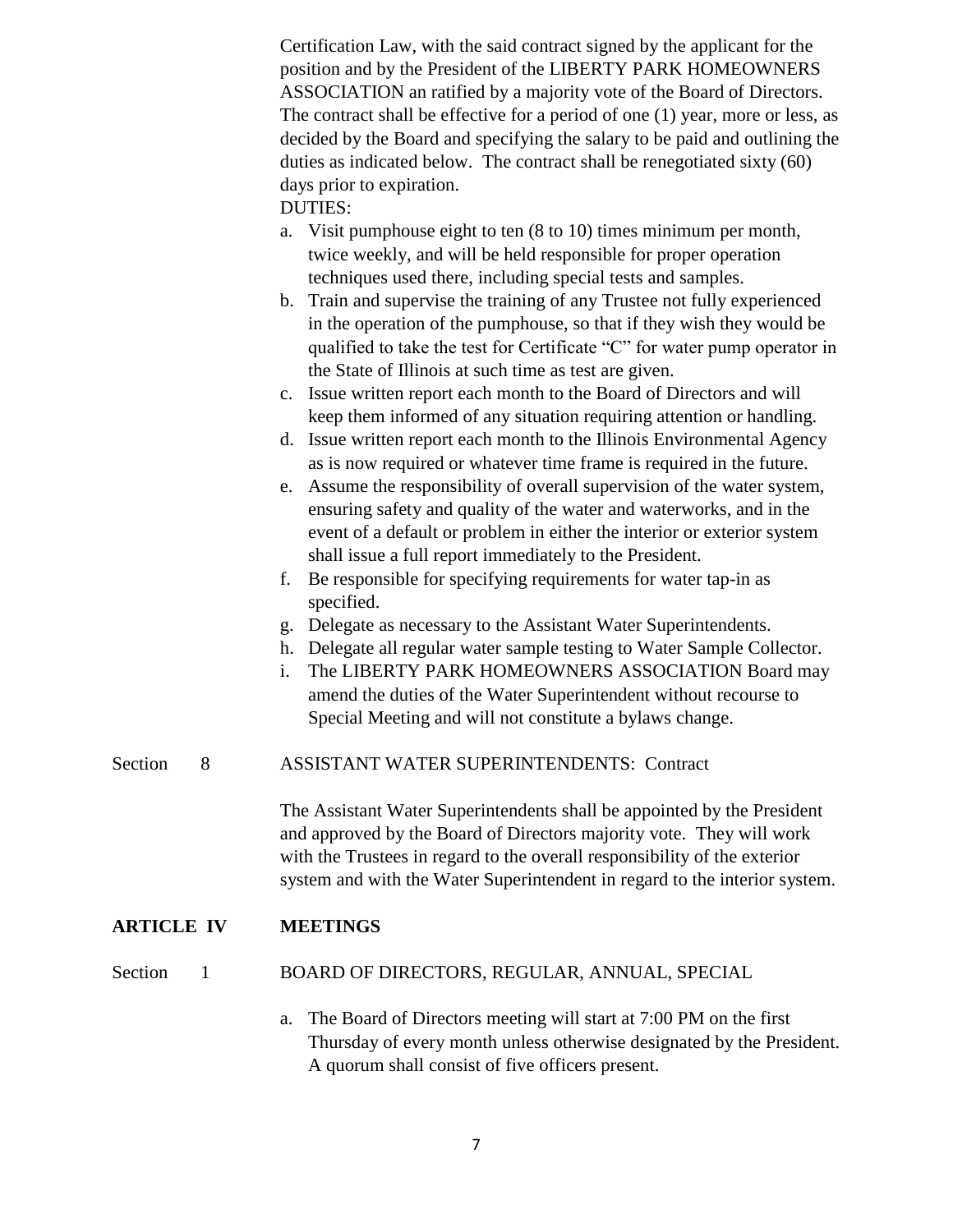|                  |                | b. The Regular Meeting will start at 7:30 PM on the first Thursday of<br>every month unless otherwise specified and notified by the President<br>prior to the meeting.<br>c. The Annual Meeting will be the November Regular Meeting.<br>d. A Special Meeting will be called by giving advance written notice in<br>the LIBERTY PARK HOMEOWNERS ASSOCIATION Bulletin of<br>no less than ten (10) days, when practical, prior to the date that such<br>meeting is to take place and shall contain specific information as to the<br>subject to be discussed. A special assessment recommended by the<br>majority of the LIBERTY PARK HOMEOWNERS ASSOCIATION<br>Board of Directors shall be read and voted upon at a Special Meeting. |
|------------------|----------------|-------------------------------------------------------------------------------------------------------------------------------------------------------------------------------------------------------------------------------------------------------------------------------------------------------------------------------------------------------------------------------------------------------------------------------------------------------------------------------------------------------------------------------------------------------------------------------------------------------------------------------------------------------------------------------------------------------------------------------------|
| Section          | $\overline{2}$ | <b>QUORUM</b>                                                                                                                                                                                                                                                                                                                                                                                                                                                                                                                                                                                                                                                                                                                       |
|                  |                | a. No Regular or Special Meeting shall be held unless a quorum of five<br>(5) Board of Directors is present.<br>b. No Special Meeting shall be held unless a quorum of thirteen (13)<br>members is present.                                                                                                                                                                                                                                                                                                                                                                                                                                                                                                                         |
| <b>ARTICLE V</b> |                | <b>ELECTIONS</b>                                                                                                                                                                                                                                                                                                                                                                                                                                                                                                                                                                                                                                                                                                                    |
| Section          | $\mathbf{1}$   | The election of officers shall be held at the November Annual Meeting or<br>as otherwise designated by the Board of Directors.                                                                                                                                                                                                                                                                                                                                                                                                                                                                                                                                                                                                      |
| Section          | $\overline{2}$ | <b>NOMINATIONS</b>                                                                                                                                                                                                                                                                                                                                                                                                                                                                                                                                                                                                                                                                                                                  |
|                  |                | A Nominating Committee shall be appointed in September by the<br>a.<br>President to make recommendations after reviewing qualified<br>members.<br>b. The nomination of officers shall be held at the October meeting. Any<br>member connected to the water system in good standing may nominate<br>any qualified member for any elective office. In the event a member is<br>nominated for two (2) offices, he/she may accept only one (1).<br>Nominees must be present at the Nomination Meeting.                                                                                                                                                                                                                                  |
| Section          | 3              | <b>VOTING</b><br>All voting shall be by secret ballot. No proxies shall be allowed. A<br>majority of the votes cast shall constitute an election. All members<br>connected to the water system in good standing may cast one (1) vote for<br>each office.                                                                                                                                                                                                                                                                                                                                                                                                                                                                           |
| Section          | $\overline{4}$ | The presiding officer shall appoint three (3) members in good standing to<br>act as Judge and Clerks of the election and to count ballots.                                                                                                                                                                                                                                                                                                                                                                                                                                                                                                                                                                                          |
|                  |                |                                                                                                                                                                                                                                                                                                                                                                                                                                                                                                                                                                                                                                                                                                                                     |

Section 5 The President and Secretary shall be elected in even-numbered years. The Vice-President and Treasurer shall be elected in the odd-numbered years. The term shall cover a two (2) year period.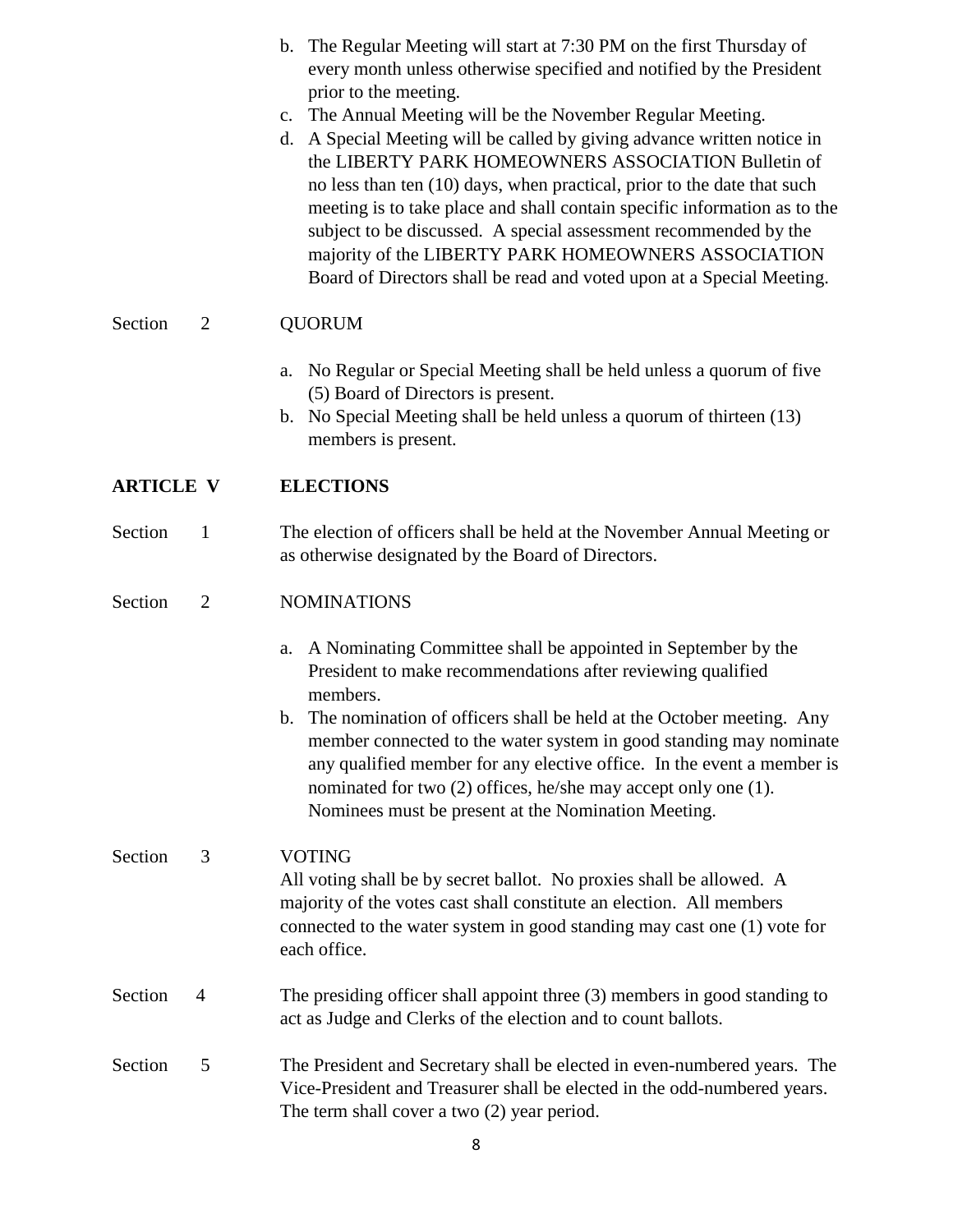The three (3) Trustees shall be elected alternately for (3) years; i.e., one (1) Trustee shall be elected each year for a three (3) year term. The Trustee with the longest tenure shall be known as the Senior Trustee.

Section 6 In event an officer resigns, it shall be the duty of the President to appoint an eligible member to that office for the unexpired term. In the event a Trustee resigns, the President shall appoint an eligible member to that office pending the annual election of officers and at the October meeting an additional Trustee shall be nominated for the unexpired term of Trustee.

#### Section 7 TERM OF OFFICE

- a. The term of office for newly elected officers shall begin on January 1, following the elections, and will expire two (2) years later on December 31. During the interim period between election and the beginning of the new tenure of office, the outgoing officers will either conclude the old business and/or consult and work with the incoming officers on business which extends into the new term to ensure a smooth transition.
- b. The term of office for the newly elected Third Trustee will begin on January 1, following the November Annual Meeting and election, and will expire three (3) years later on December 31. The retiring Senior Trustee will, during the interim period, consult with the Second Trustee and familiarize him/her with the new duties.

#### **ARTICLE VI ASSESSMENTS**

#### Section 1 MAINTENANCE ASSESSMENT

- a. The LIBERTY PARK HOMEOWNERS ASSOCIATION MAINTENANCE ASSESSMENT for resident homeowners in the "original" LIBERTY PARK SUBDIVISION connected to the LIBERTY PARK HOMEOWNERS ASSOCIATION public water system is a flat fee of  $$100.00$  per quarter. It is due on the 1<sup>st</sup> day of each quarter month – January, April, July, October, payable upon receipt plus a 10% late fee if postmark is not dated on or before the 14<sup>th</sup> of the second month of the current quarter being assessed.
- b. The ASSESSMENT covers all expenses in regard to the ASSOCIATION, its' properties which includes but is not limited to the park, community building, pumphouses, etc., operation and service to bring EPA approved non-metered water to your property.
- c. This is a flat fee assessment. It is not a direct water bill. This ASSESSMENT is charged whether there is actual water usage or not. Contractors' assessments are the same. There are no vacation allowances.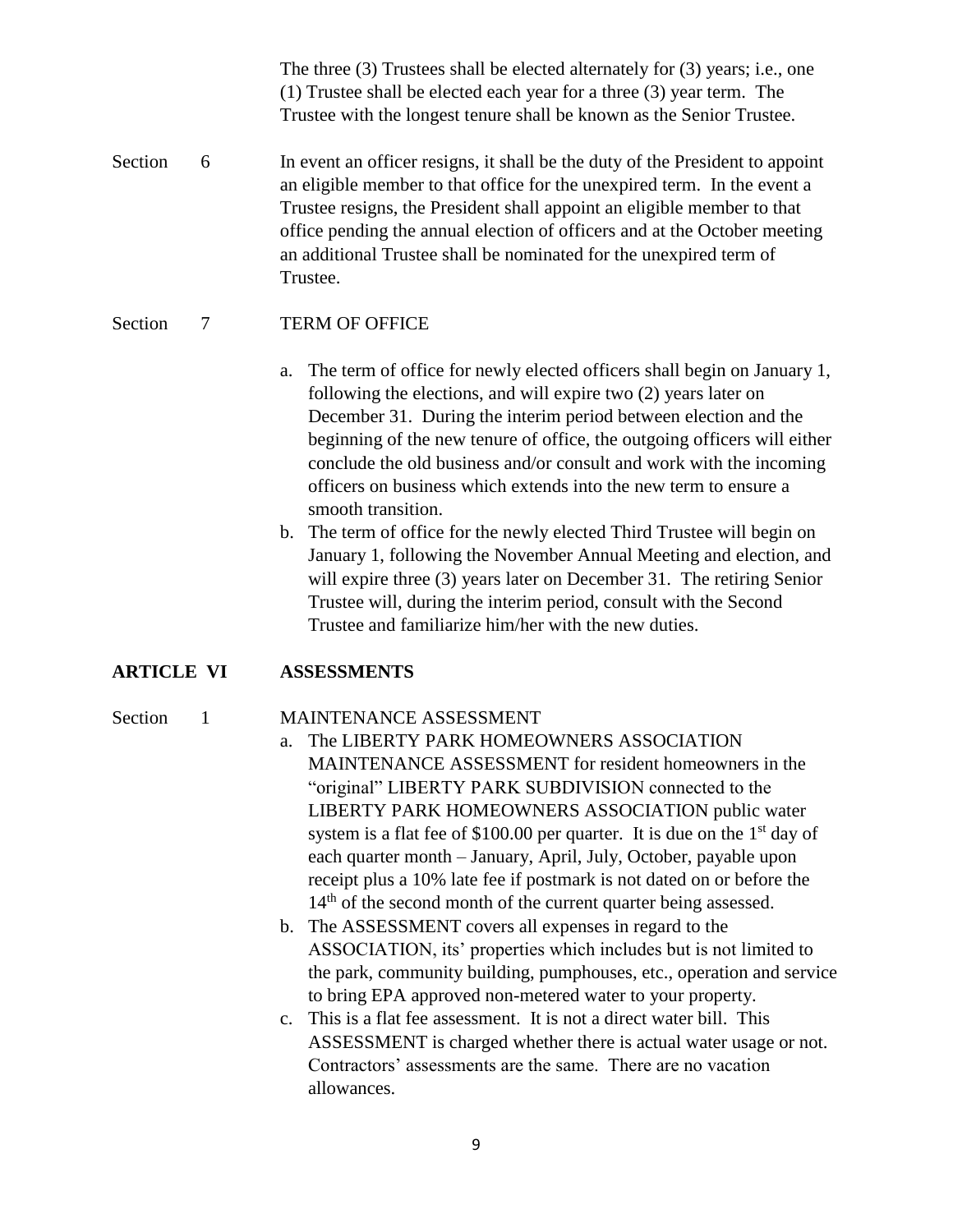d. The property owner is the responsible agent regarding payment of this ASSESSMENT.

### Section 2 DELINQUENCY

A member becomes delinquent when the ASSESSMENT is not paid before the  $15<sup>th</sup>$  of the second month of the quarter being assessed. (See Rules and Regulations book)

- a. A letter of delinquency, which will include any service charges, etc. and notice of impending turn-off, shall be mailed when an account is 2 quarters in arrears. If payment is not received within the limit of time designated by the Board of Directors, the water service will be terminated and the DuPage County Health Department will be notified.
- b. If water service is terminated, member must pay any and all fees involved including minimum turn off/on fees and/or actual cost incurred before service is restored. Security deposit is required.
- c. When water service is terminated, the Vice-President may authorize the placement of a lien against the property for the full amount of the ASSESSMENT, penalties, court costs, attorney's fees, and any other costs.
- d. The payment must be made to bonded personnel and others as designated by the Board of Directors.

#### Section 3 SECURITY DEPOSITS

- a. If any of the steps in Section 2 are taken against a delinquent member, a security deposit will be added to the ASSESSMENT.
- b. In the event a member moves out of the "original" LIBERTY PARK SUBDIVISION, the deposit shall be restored to him less any assessments due the ASSOCIATION.
- Section 4 TAP-IN ASSESSMENT

There is established a fee for connection to the LIBERTY PARK HOMEOWNERS ASSOCIATION public water system, which shall be paid before issuance of permission to install a service. (See Rules and Regulations book)

- Section 5 CLASSES OF SERVICE
	- 1. Single-Family
	- 2. Multi-Family
	- 3. Commercial
- Section 6 SERVICE SIZE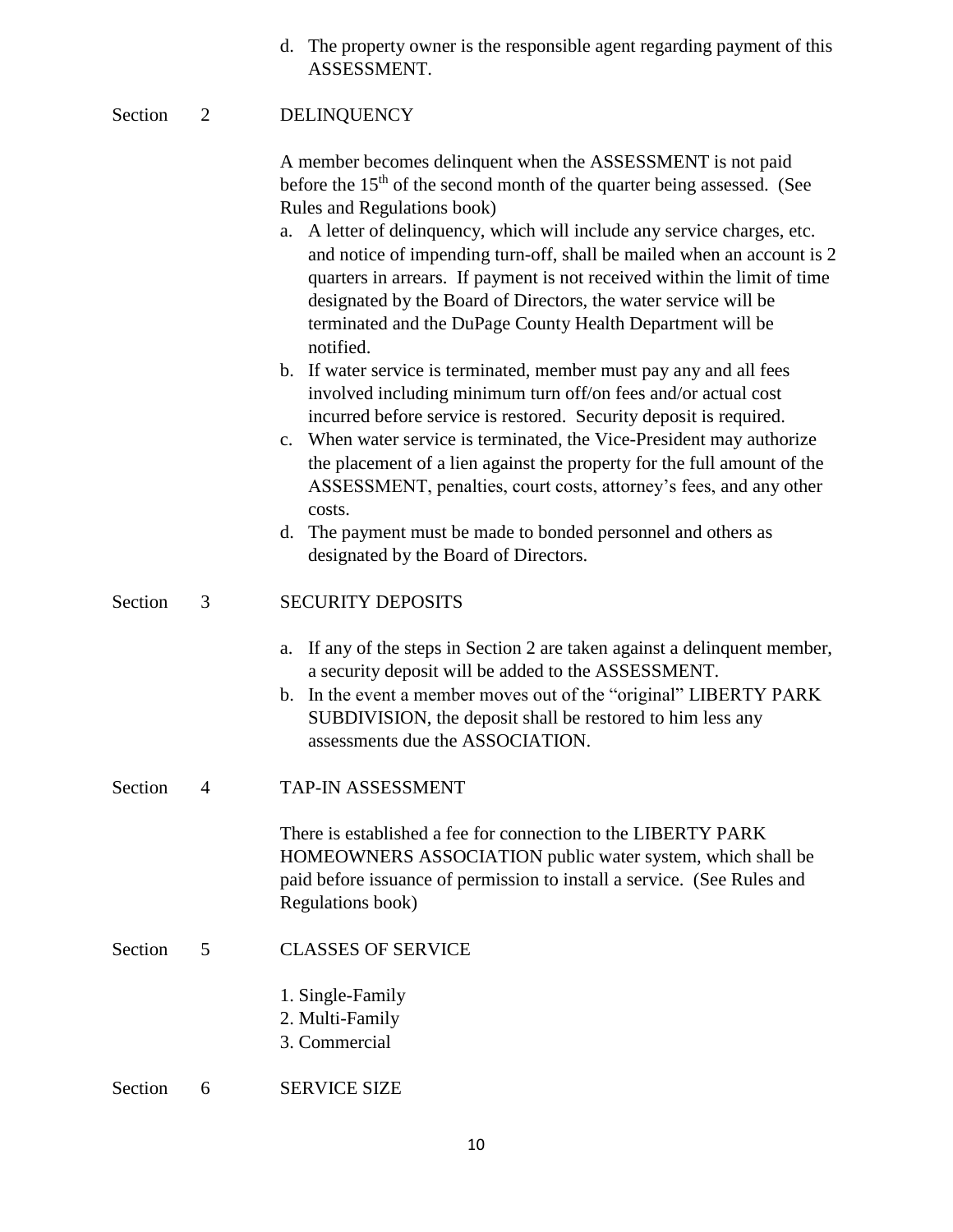|                    |   | 1 inch<br>a.                                                                                                                                                                                                                                                                                                                                                                                                                                                                                                                                                                                                                                                                                                                                                                          |
|--------------------|---|---------------------------------------------------------------------------------------------------------------------------------------------------------------------------------------------------------------------------------------------------------------------------------------------------------------------------------------------------------------------------------------------------------------------------------------------------------------------------------------------------------------------------------------------------------------------------------------------------------------------------------------------------------------------------------------------------------------------------------------------------------------------------------------|
|                    |   | $1\frac{1}{2}$ inch<br>$\mathbf{b}$ .                                                                                                                                                                                                                                                                                                                                                                                                                                                                                                                                                                                                                                                                                                                                                 |
| Section            | 7 | <b>COMMERCIAL WATER SERVICE: Metered</b>                                                                                                                                                                                                                                                                                                                                                                                                                                                                                                                                                                                                                                                                                                                                              |
|                    |   | A water service agreement shall be entered into by and between the<br>commercial applicant and the LIBERTY PARK HOMEOWNERS<br>ASSOCIATION. This Agreement will be recorded with the DuPage<br>County Clerk. (See Rules and Regulation book)                                                                                                                                                                                                                                                                                                                                                                                                                                                                                                                                           |
| Section            | 8 | DISCONNECTION ASSESSMENT FEES<br>(See Rules and Regulations book)<br>LPHOA approval necessary.<br>Property owner must apply for and sign permit.<br>All related disconnection current ASSESSMENT FEES must be paid in<br>advance to LPHOA.<br>Property owner pays:<br>Disconnection Fee<br>LPHOA Inspection Fee<br>Any and all legal fees<br>Easement grants if necessary<br><b>Certified Water Contractor expenses</b><br>Certified Water Contractor must be approved by the ASSOCIATION and<br>all work must be done according to LPHOA Rules and Regulations with at<br>least a 48 hour advance notice of starting work date and inspection time.<br>Contractor must provide the ASSOCIATION a current Certificate of<br>Insurance regarding Liability and Workman's Compensation. |
| Section            | 9 | SPECIAL ASSESSMENT                                                                                                                                                                                                                                                                                                                                                                                                                                                                                                                                                                                                                                                                                                                                                                    |
|                    |   | A SPECIAL ASSESSMENT recommended by the majority of the<br><b>LIBERTY PARK HOMEOWNERS ASSOCIATION Board of Directors</b><br>shall be read and voted upon at a SPECIAL MEETING.                                                                                                                                                                                                                                                                                                                                                                                                                                                                                                                                                                                                        |
| <b>ARTICLE VII</b> |   | <b>DISBURSEMENTS</b>                                                                                                                                                                                                                                                                                                                                                                                                                                                                                                                                                                                                                                                                                                                                                                  |
| Section            | 1 | a. No disbursement of the funds of the Association shall be made unless<br>the same shall have been approved and ordered by the Association or<br>two (2) Directors acting within limitations as the Association may<br>prescribe in the bylaws. Checks shall be signed by the Treasurer and<br>countersigned by the President, or the Vice-President, or Senior<br>Trustee if the President is not available.<br><b>b</b> No appropriation or expenditures of money or other property of the                                                                                                                                                                                                                                                                                         |

b. No appropriation or expenditures of money or other property of the Association shall be made for any purposes other than to defray normal and ordinary expenses or emergency expenditures except by majority vote of members present at a Regular or Special Meeting.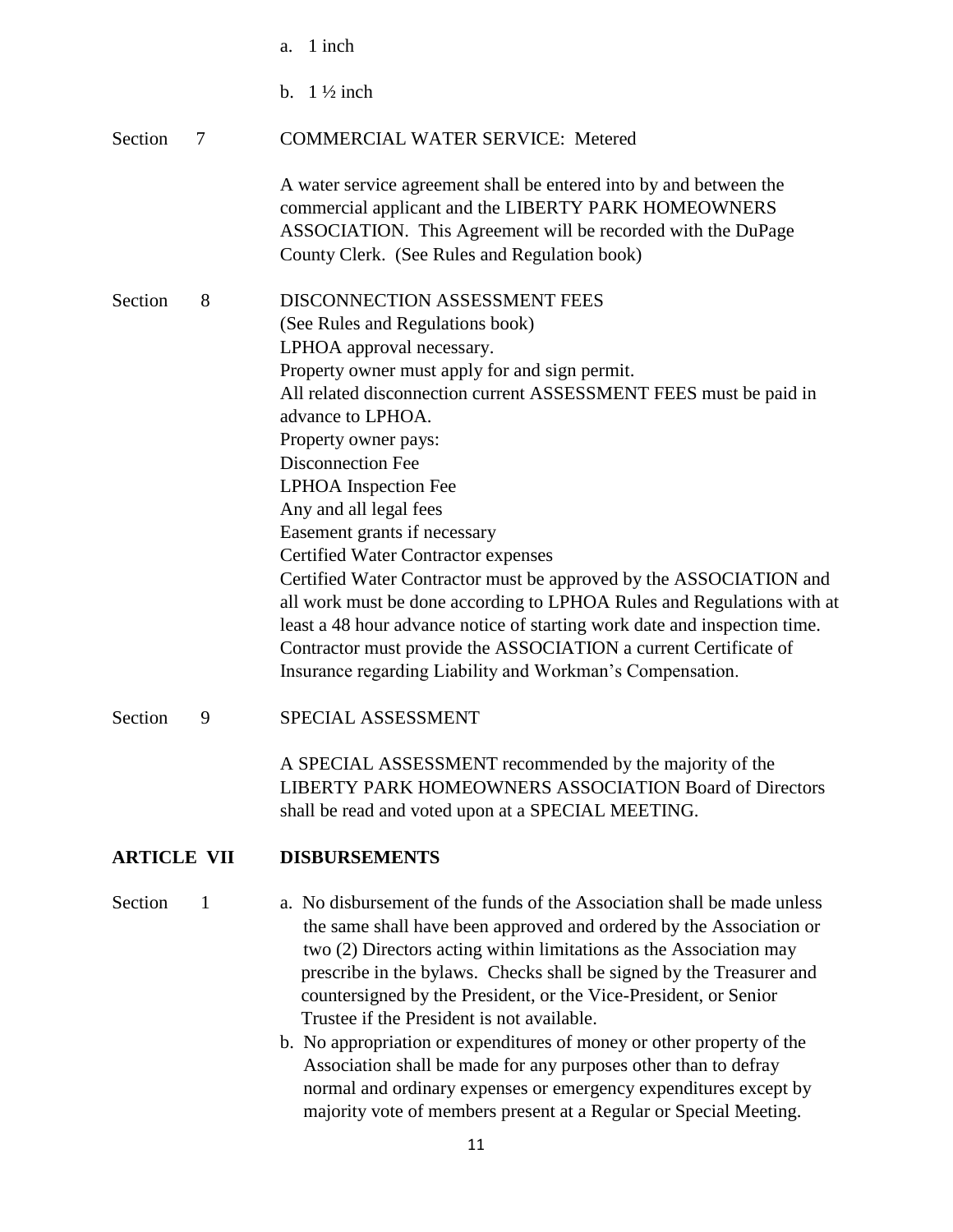#### Section 2 SERVICES RENDERED

- a. Reimbursement to Board Members shall be payable on a monthly basis.
- b. Services rendered by the Water Superintendent and the Assistant Water Superintendents shall be contracted.
- c. Expenses incurred by officers in the performance of their duties will be reimbursed upon presentation of invoices or statements to the Treasurer.
- d. Member service shall be reimbursed at a subcontracted hourly rate.

### **ARTICLE VIII AUDITING**

The Board of Directors shall appoint an accounting firm to prepare the Internal Revenue Service tax forms at the end of the fiscal year. The books and accounts of the Treasurer shall be audited semi-annually by a committee of three (3) members in good standing appointed by the President prior to the Annual Meeting. The Association may approve or change the personnel of the Committee. The audit reports shall be read at the November and May meetings. Copies of the year-ending statement will be distributed to all members of the Board of Directors. Upon resignation of a Treasurer, there will be a special audit and findings reported at the next Regular or Special Meeting.

#### **ARTICLE IX COMMUNITY BUILDING**

A committee of three (3) headed by the Vice-President shall be responsible for enforcing the Rules and Regulations concerning the upkeep and use of the Community Building.

#### **ARTICLE X KEYS/SAFE**

Section 1 The keys to the pumphouses or community building are not to be distributed on a permanent basis to anyone outside of LIBERTY PARK HOMEOWNERS ASSOCIATION personnel.

- a. President and Treasurer shall have a key to post office box.
- b. The charter, contracts, and other documents shall be placed in the LPHOA safe kept in LPHOA owned property.

#### **ARTICLE XI REGULATION OF OUTSIDE WATER USE**

Regulation of outside water use shall be determined by the Board of Directors depending upon the production and conditions prevailing.